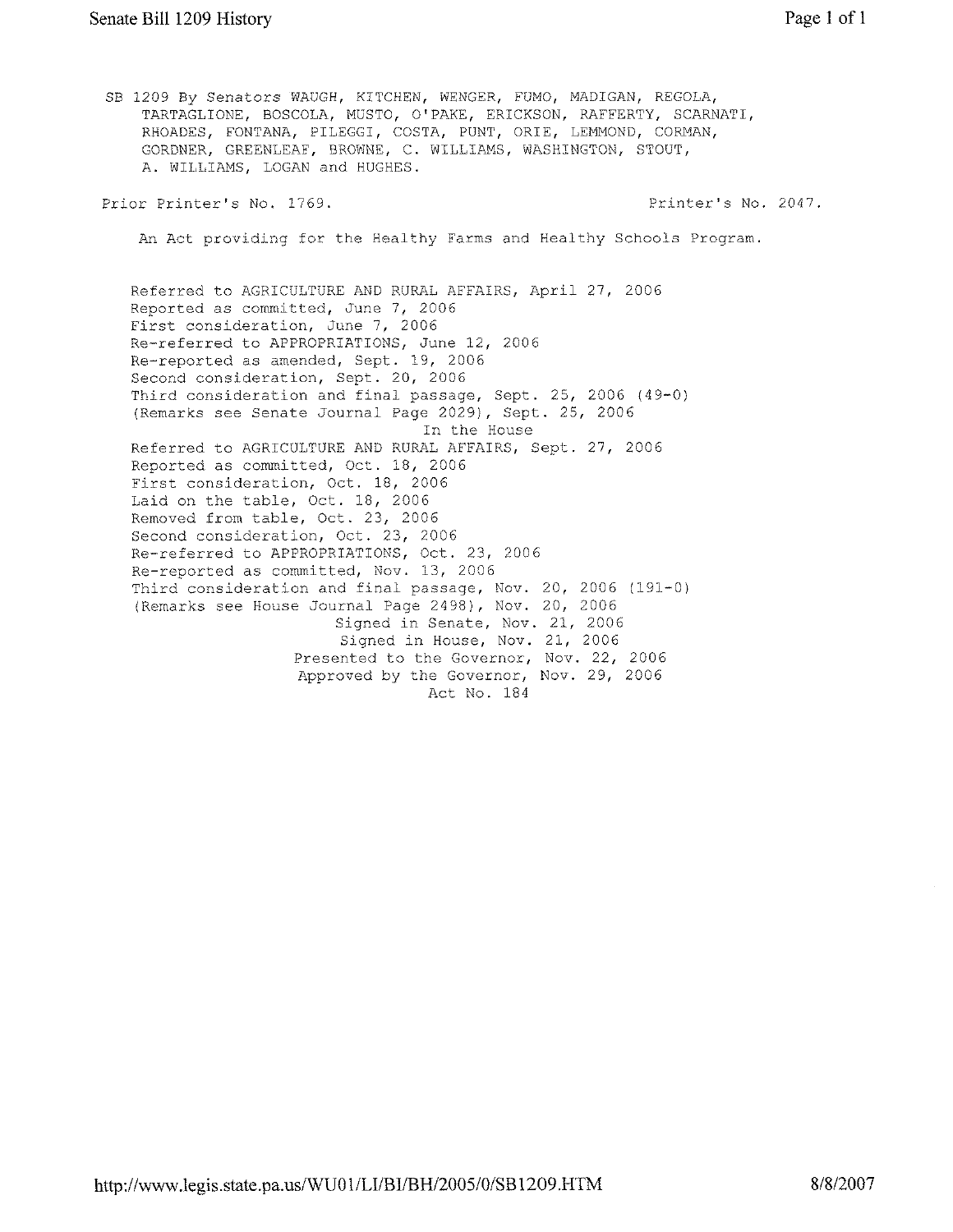## **THE GENERAL ASSEMBLY OF PENNSYLVANIA**

# **SENATE BILL No. 1209 Session of 2006**

INTRODUCED BY WAUGH, KITCHEN, WENGER, FUMO, MADIGAN, REGOLA, TARTAGLIONE, BOSCOLA, MUSTO, O'PAKE, ERICKSON, RAFFERTY, SCARNATI, RHOADES, FONTANA, PILEGGI, COSTA, PUNT, ORIE, LEMMOND, CORMAN, GORDNER, GREENLEAF, BROWNE, C. WILLIAMS, WASHINGTON, STOUT, A. WILLIAMS, LOGAN AND HUGHES, APRIL 27, 2006

SENATOR WENGER, APPROPRIATIONS, RE-REPORTED AS AMENDED, SEPTEMBER 19, 2006

## AN ACT

1 Providing for the Healthy Farms and Healthy Schools Program.

2 The General Assembly of the Commonwealth of Pennsylvania

3 hereby enacts as follows:

4 Section 1. Short title.

5 This act shall be known and may be cited as the Healthy Farms 6 and Healthy Schools Act.

7 Section 2. Findings and declarations.

8 The General Assembly finds and declares as follows:

9 (1) An alarming percentage of our school-aged children 10 have an unhealthy weight. In large part, this is due to poor 11 eating habits. Pilot programs have shown that focused 12 nutritional education in the early school years coupled with 13 exposure to a variety of healthy foods can initiate a long-14 term increase in healthy eating habits as children mature. 15 (2) Agriculture is this Commonwealth's most successful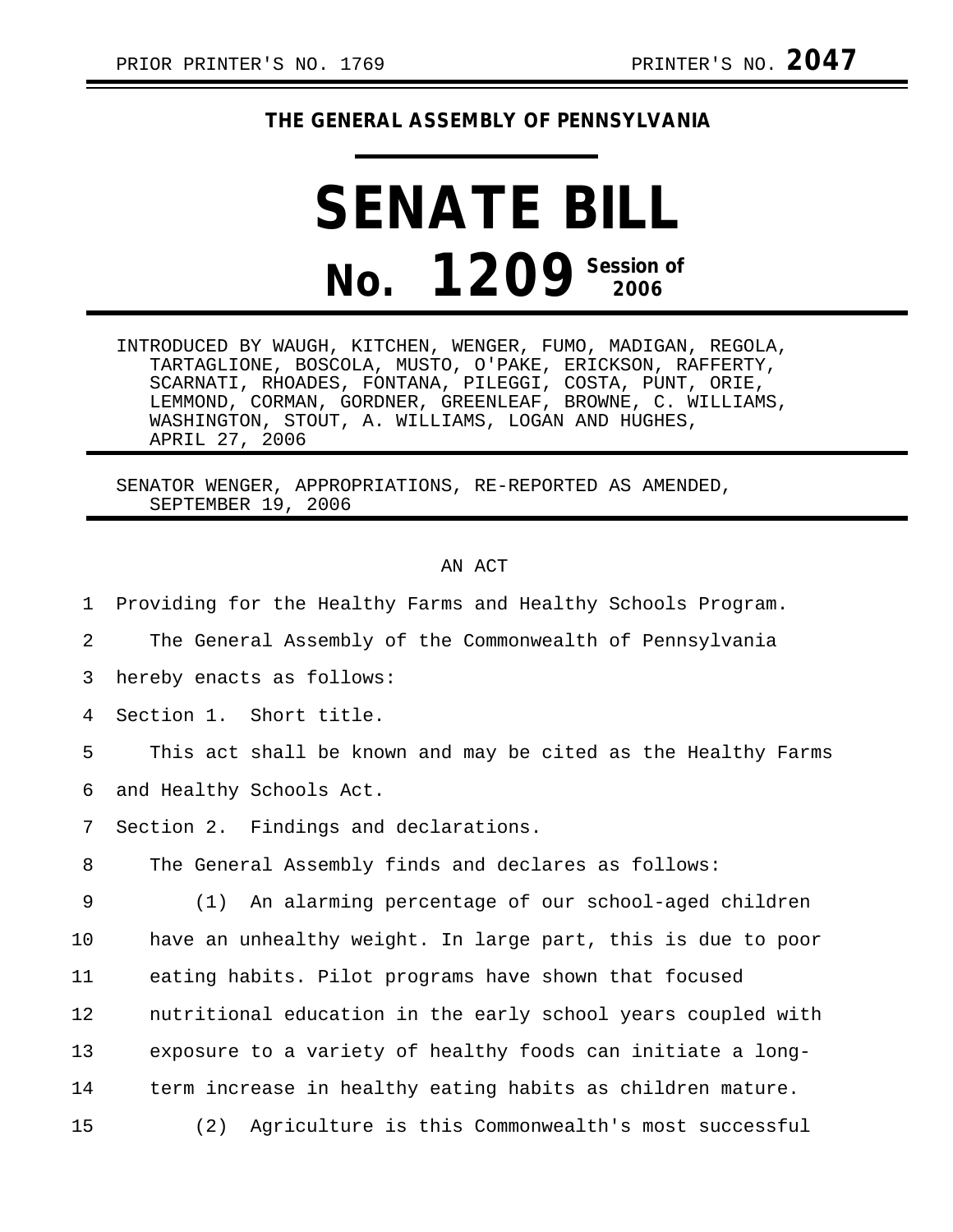1 economic engine. Unfortunately, the percentage of our 2 population directly involved in agriculture has decreased 3 dramatically over the last several decades. Knowledge about 4 the sources of our food and agriculture in Pennsylvania is 5 not widespread in our communities, particularly in less 6 affluent areas. Educational programs for young children 7 providing hands-on experience with agriculture increases an 8 awareness of what constitutes a healthy diet. Thus, it is 9 vital to inform the future citizens of this Commonwealth 10 about good eating habits, while demonstrating the importance 11 of the role of local farms in achieving this crucial goal.

12 (3) An initiative accomplishing this two-fold purpose is 13 decisive in ensuring the citizenry of this Commonwealth will 14 be healthy in the coming years. The purposes of this program 15 are to educate kindergartners and their families about the 16 importance of choosing healthy, locally produced foods and 17 increase awareness of Pennsylvania agriculture. Furthermore, 18 the initiative should aid Pennsylvania farmers in gaining 19 access to new markets within this Commonwealth. Consequently, 20 the Commonwealth should institute a program including:

21 (i) Nutrition education involving student 22 participation which is integrated into regular subjects 23 in the curriculum of primary and secondary education 24 institutions.

25 (ii) Focusing on locally grown foods provided from 26 Pennsylvania farms.

27 (iii) Equipping teachers and other educators to 28 incorporate nutrition and agriculture education into 29 their instruction.

30 (iv) Providing for new direct marketing 20060S1209B2047 - 2 -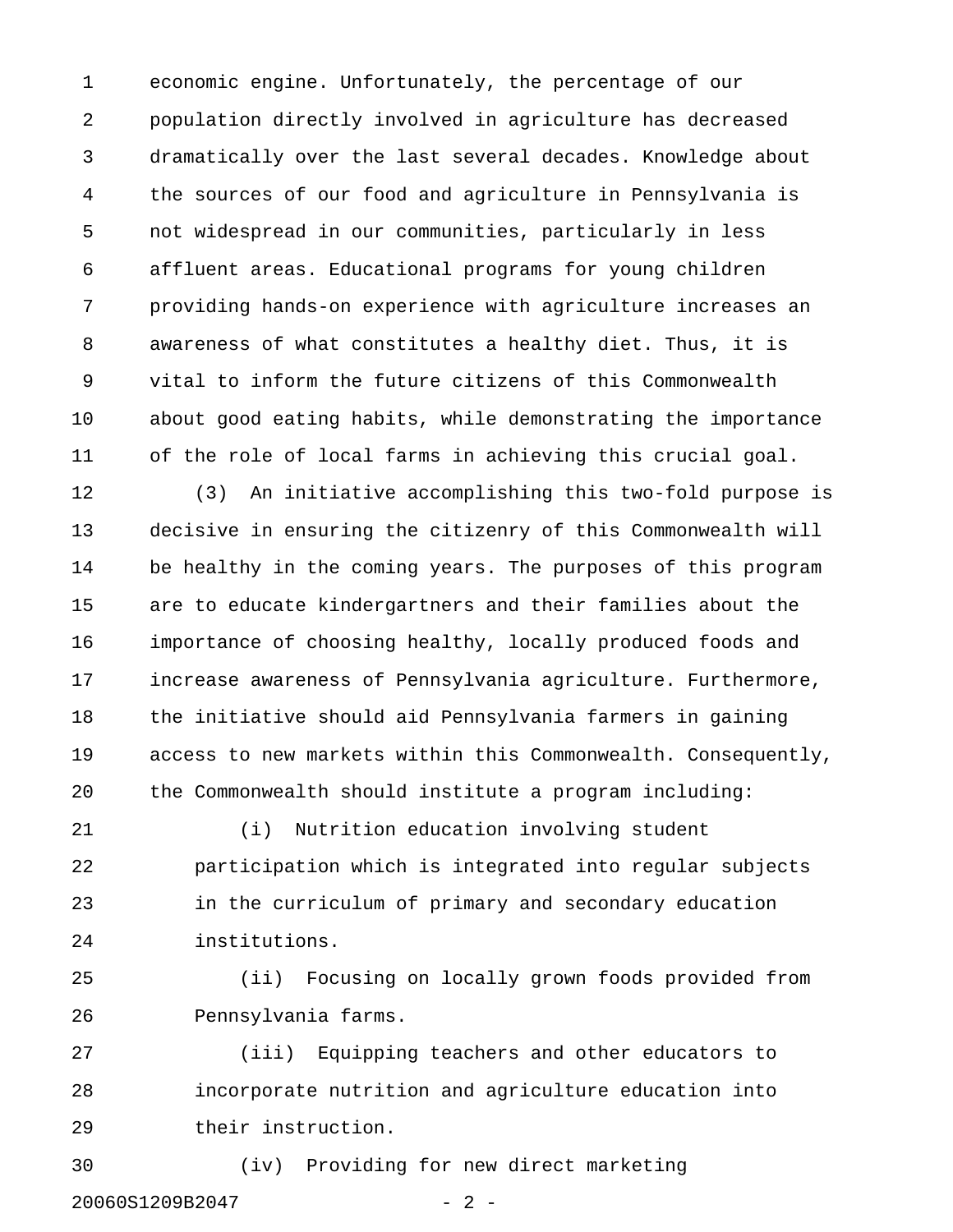1 opportunities for Pennsylvania farmers.

2 (v) Providing for family and community involvement, 3 including parent, caregiver and community group 4 participation in education activities.

5 (vi) Visits to nearby farms for school children so 6 they may understand and learn more about the sources of 7 their food.

8 Section 3. Definitions.

9 The following words and phrases when used in this act shall 10 have the meanings given to them in this section unless the 11 context clearly indicates otherwise:

12 "Department." The Department of Agriculture of the 13 Commonwealth.

14 "Program." The Healthy Farms and Healthy Schools Program 15 established under this act.

16 "Secretary." The Secretary of Agriculture of the 17 Commonwealth.

18 Section 4. Grant program.

19 (a) Authorization.--The department, in consultation with the 20 Department of Education and the Department of Health, is 21 authorized to establish a program to award grants for the 22 purpose of developing the Healthy Farms and Healthy Schools 23 Program in kindergarten classes in this Commonwealth.

24 (b) Eligibility.--Any public SCHOOL DISTRICT, CHARTER SCHOOL <-25 or private school with a kindergarten program may submit an 26 application to the department for funding.

27 (c) Program requirements.--The program shall contain the 28 following elements:

29 (1) A list of Pennsylvania farmers who have agreed to 30 supply food products from Pennsylvania farms, verifiable by 20060S1209B2047 - 3 -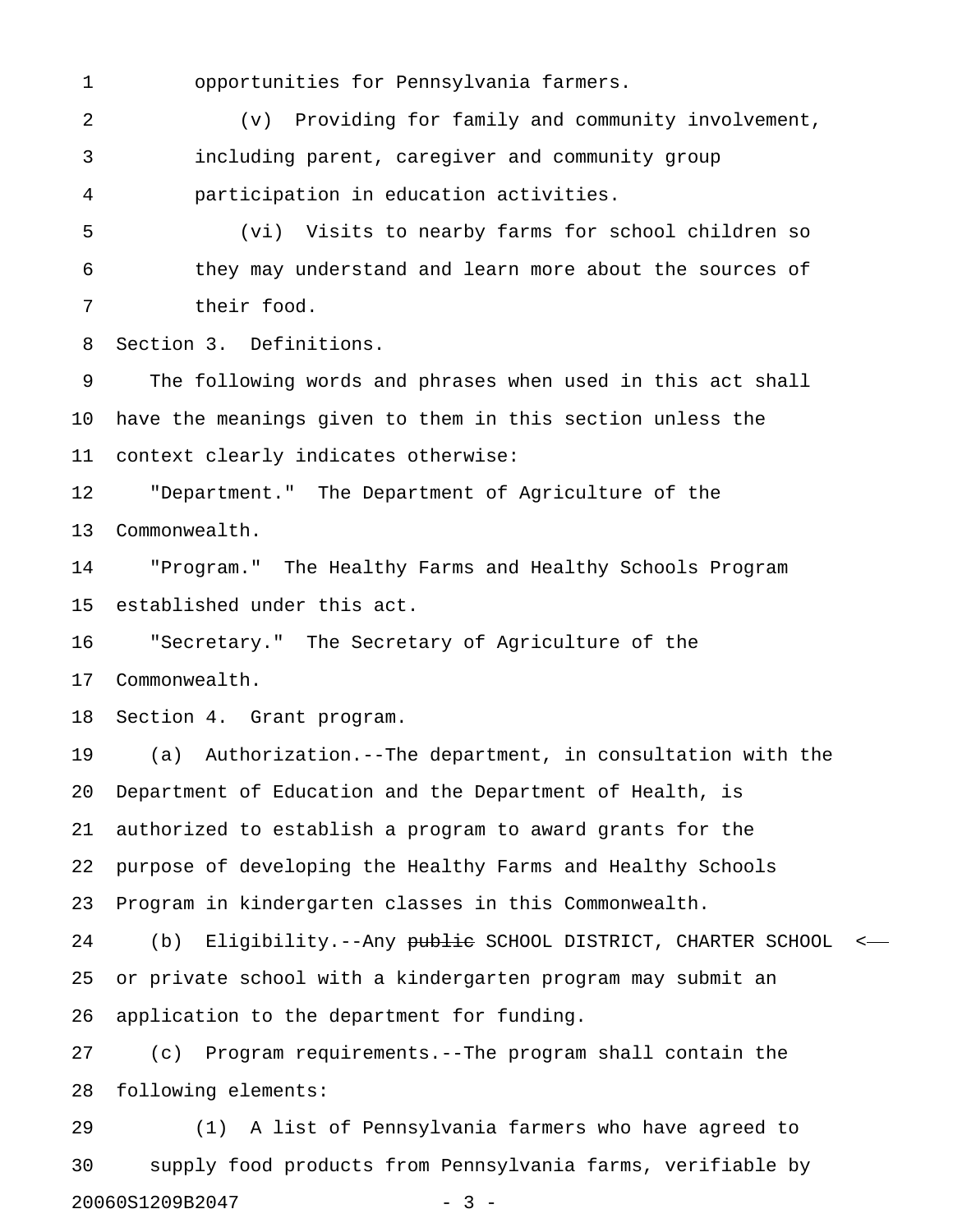1 the department.

2 (2) Nutrition and agriculture education, including 3 integration into regular classroom subjects.

4 (3) Training of teachers and other educational staff on 5 nutrition and agriculture education.

6 (4) The inclusion of parents, caregivers and community 7 groups in educational activities.

8 (5) Field trips to Pennsylvania farms or other direct 9 agricultural educational experiences which teach children 10 about sources of food and Pennsylvania agriculture.

11 Section 5. Limitation on grants.

12 (a) Matching.--Grant amounts shall be limited to 75% of the 13 amount necessary to develop the program, not to exceed \$15,000 14 annually, per school. Applicants may use in-kind support to 15 match the amount granted.

16 (b) Conditions.--The secretary may approve a grant in an 17 amount less than the requested amount. The secretary may also 18 impose restrictions or special conditions upon issuance of the 19 grant.

20 Section 6. Applications and review of applications.

21 (a) Submission.--Applications for grants shall be submitted 22 in a manner and form as prescribed by the secretary.

23 (b) Evaluation.--When reviewing applications, the secretary 24 shall evaluate applications annually on the basis of all of the 25 following:

26 (1) The ability of the applicant to complete the 27 program.

28 (2) The ability of the applicant to incorporate all of 29 the program requirements.

30 (3) The location of the school in an area where a high 20060S1209B2047 - 4 -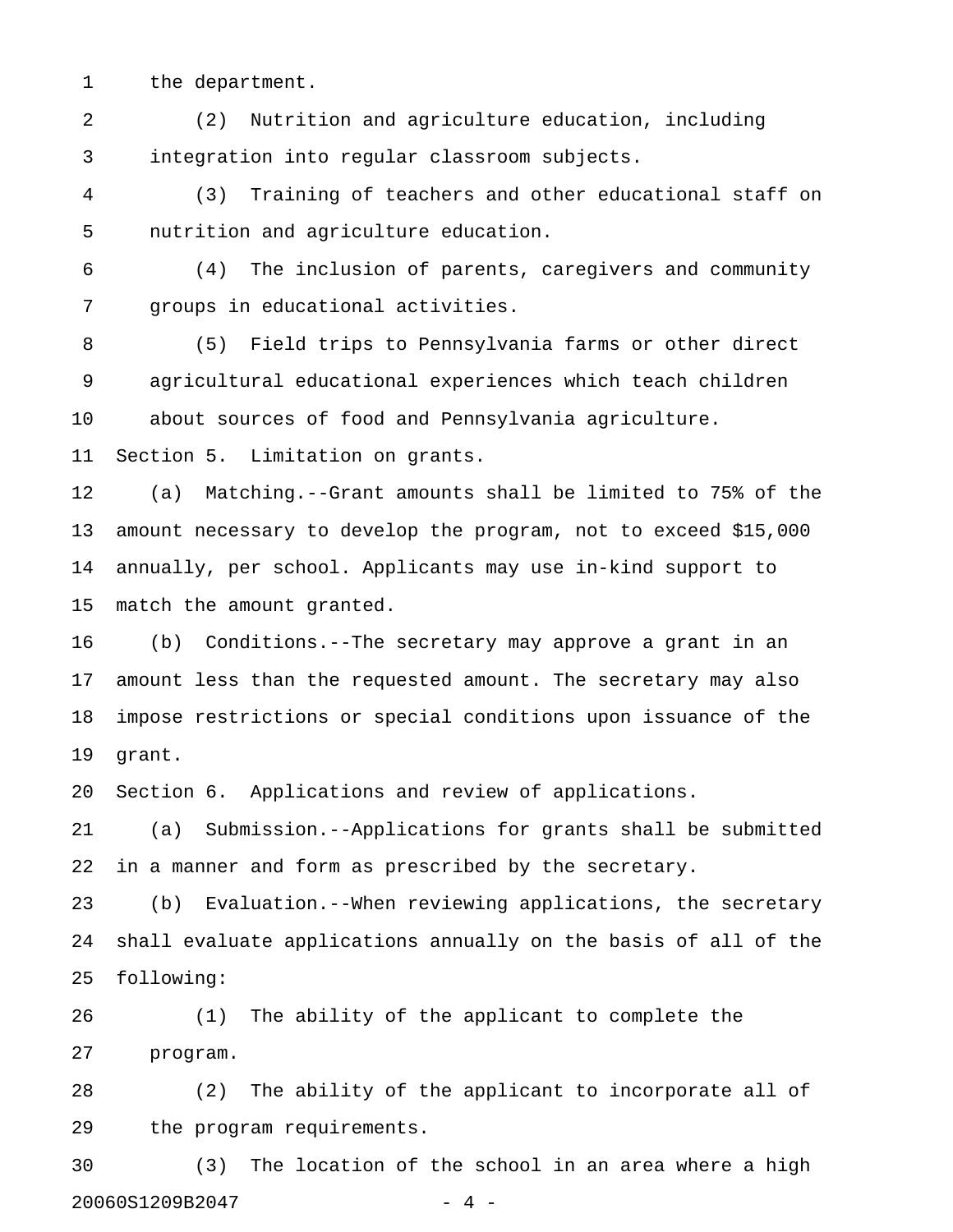1 percentage of the children receive free or reduced-price 2 school meals.

3 (4) The potential of the program to increase knowledge 4 about nutrition and healthy eating habits for the children, 5 their caregivers and the community.

6 (5) The potential of the program to increase knowledge 7 about Pennsylvania agriculture for the children, their 8 caregivers and the community.

9 (6) The ability of the applicant to procure locally 10 grown foods for their program.

11 (7) The potential of the program to increase markets for 12 local agricultural producers.

13 (8) The number of people who will be served by the 14 program.

15 (9) The ability of the applicant to sustain the program. 16 (10) The overall performance of the applicant if a grant 17 was received in a previous year.

18 Section 7. Disposition of grants.

19 (a) Written agreement.--The department may require a written 20 agreement describing the terms and conditions of the grant.

21 (b) Verification.--The department may require verification 22 of grant expenditures.

23 (c) Criteria.--The department may establish criteria under 24 which the secretary may demand the return of all or a portion of 25 the grant funds.

26 Section 8. Administration and contracting.

27 Funds appropriated for this program may be used for 28 administrative purposes which execute the program, including 29 contracting with one or more entities to carry out the 30 provisions of this act.

20060S1209B2047 - 5 -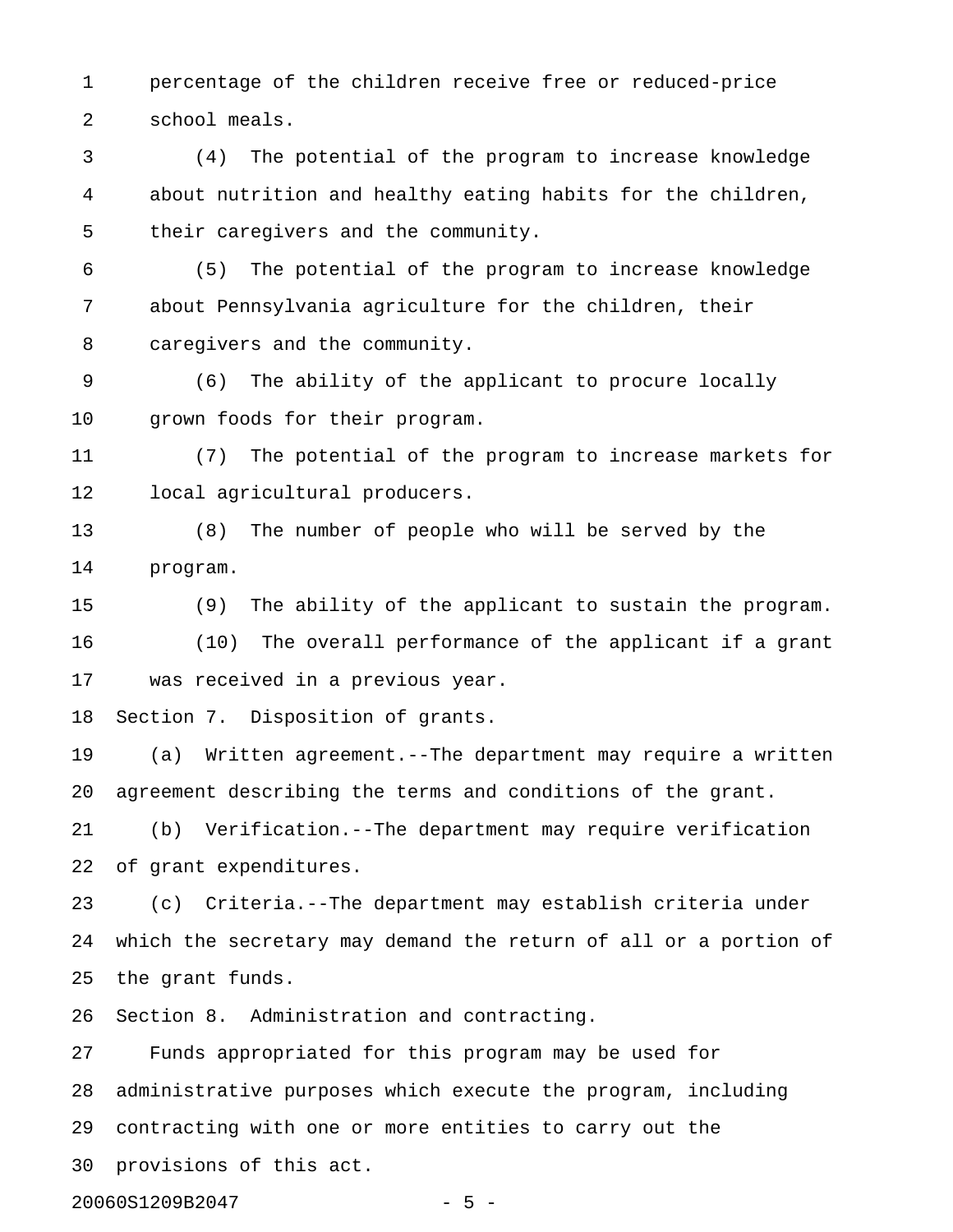1 Section 9. Regulations.

2 The department shall promulgate regulations as it deems 3 necessary to carry out the purposes of this act. 4 Section 10. Funding. 5 Grants shall be awarded to the extent funds are made 6 available by the General Assembly. 7 Section 11. Effective date. 8 This act shall take effect in 60 days. 9 THIS ACT SHALL TAKE EFFECT JULY 1, 2007.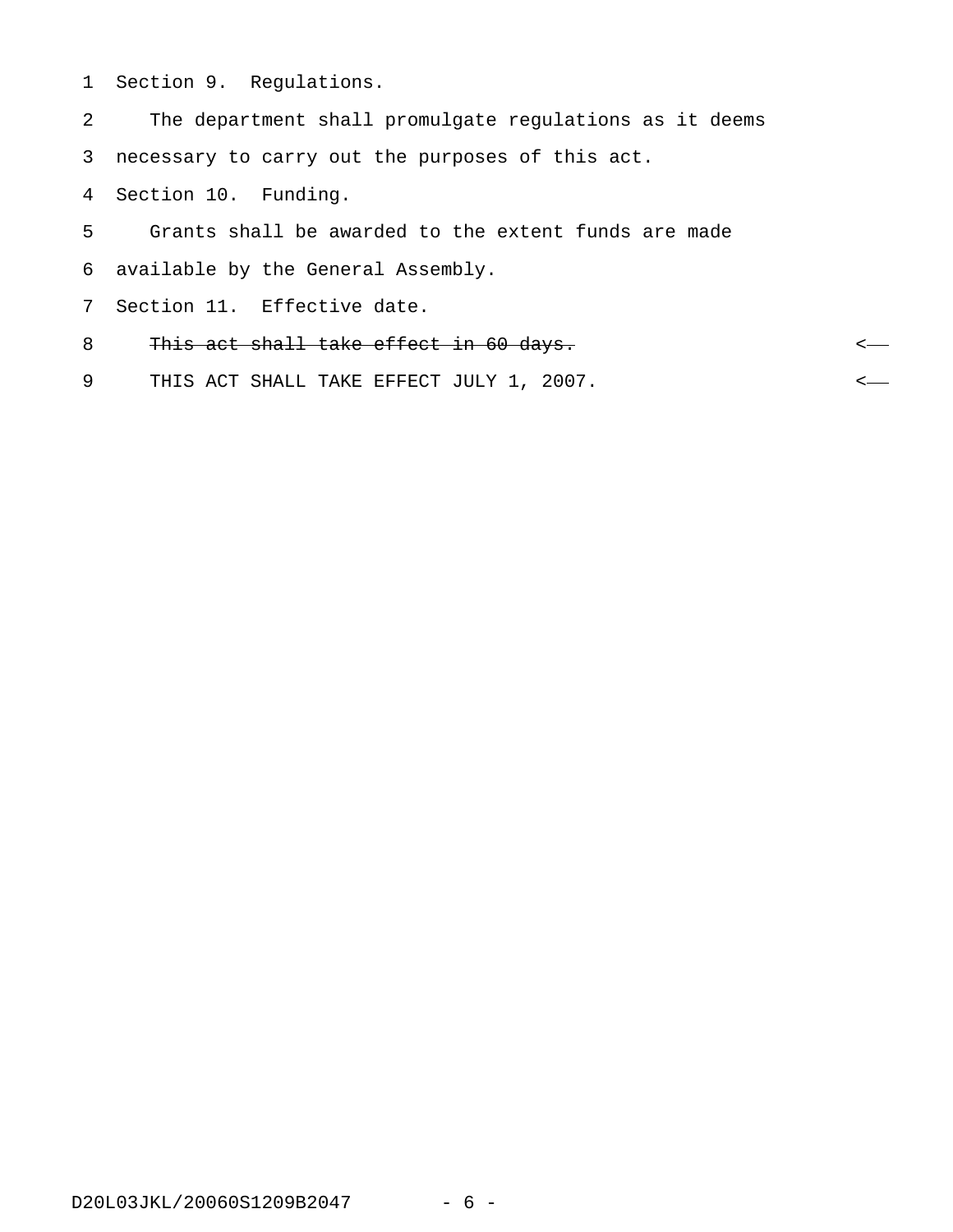## **COMMONWEALTH OF PENNSYLVANIA** Legislative Journal

## **MONDAY, SEPTEMBER 25, 2006**

## **SESSION OF 2006 190TH OF THE GENERAL ASSEMBLY No. 54**

## **SENATE**

MONDAY, September 25, 2006 The Senate met at 2 p.m., Eastern Daylight Saving Time.

The PRESIDENT (Lieutenant Governor Catherine Baker Knoll) in the Chair.

## **PRAYER**

The Chaplain, Reverend JASON A. TOURVILLE, of Corner-

stone Christian Fellowship, Abington, offered the following prayer:

## Let us pray.

Heavenly Father, we come to You today. We come to You with thanksgiving in our hearts because of all that You have done and all that You have provided for us as a people. Lord God, we come to You with hearts of humility, knowing that You have placed us in these positions of service before You. Since You have placed us here, Lord God, we pray for Your divine protection, Your divine providence over us, and that You will guide all that is said and done here in these meetings today, that the positions that You have entrusted to each one who is here, that we may be found faithful with what You have asked us to do and whom You have called us to be.

Lord, I plead Your blessings upon each Senator, each Representative, each person who is here today, Lord God, that You would touch them, their homes, their loved ones. They are here serving others in this capacity. I pray that You will bless them this day.

We thank You, Lord God. We dedicate all that is said and done to the glory of Your name. In Your precious name we do pray. Amen and Amen.

The PRESIDENT. The Chair thanks Reverend Tourville, who is the guest today of Senator Greenleaf and Senator Washington.

## **PLEDGE OF ALLEGIANCE**

(The Pledge of Allegiance was recited by those assembled.)

## **JOURNAL APPROVAL POSTPONED**

The PRESIDENT. Without objection, approval of the Journal

of the Session of September 20, 2006, will be postponed until the Journal is in print.

## **COMMUNICATIONS FROM THE GOVERNOR**

## **NOMINATIONS REFERRED TO COM MITTEE**

The PRESIDENT laid before the Senate the following communications in writing from His Excellency, the Governor of the Commonwealth, which were read as follows and referred to the Committee on Rules and Executive Nominations:

## MEMBER OF THE DAUPHIN COUNTY BOARD OF ASSISTANCE

September 20, 2006

To the Honorable, the Senate of the Commonwealth of Pennsylvania:

In conformity with law, I have the honor hereby to nominate for the advice and consent of the Senate, Sam Cohn, 491 Hillside Drive, Mountville 17554, Lancaster County, Thirty-sixth Senatorial District, for appointment as a member of the Dauphin County Board of Assistance, to serve until December 31, 2007, and until his successor is appointed and qualified, vice Herman Krevsky, Harrisburg, deceased.

> EDWARD G. RENDELL Governor

## MEMBER OF THE ERIE COUNTY BOARD OF ASSISTANCE

September 20, 2006

To the Honorable, the Senate of the Commonwealth of Pennsylvania:

In conformity with law, I have the honor hereby to nominate for the advice and consent of the Senate, Stephanie Moore, 40 Red Barberry Drive, Etters 17319, York County, Fifteenth Senatorial District, for appointment as a member of the Erie County Board of Assistance, to serve until December 31, 2006, and until her successor is appointed and qualified, vice LaWanda Bender-Goodwine, North East, resigned.

> EDWARD G. RENDELL Governor

MEMBER OF THE LACKAWANNA COUNTY BOARD OF ASSISTANCE

September 20, 2006

To the Honorable, the Senate of the Commonwealth of Pennsylvania: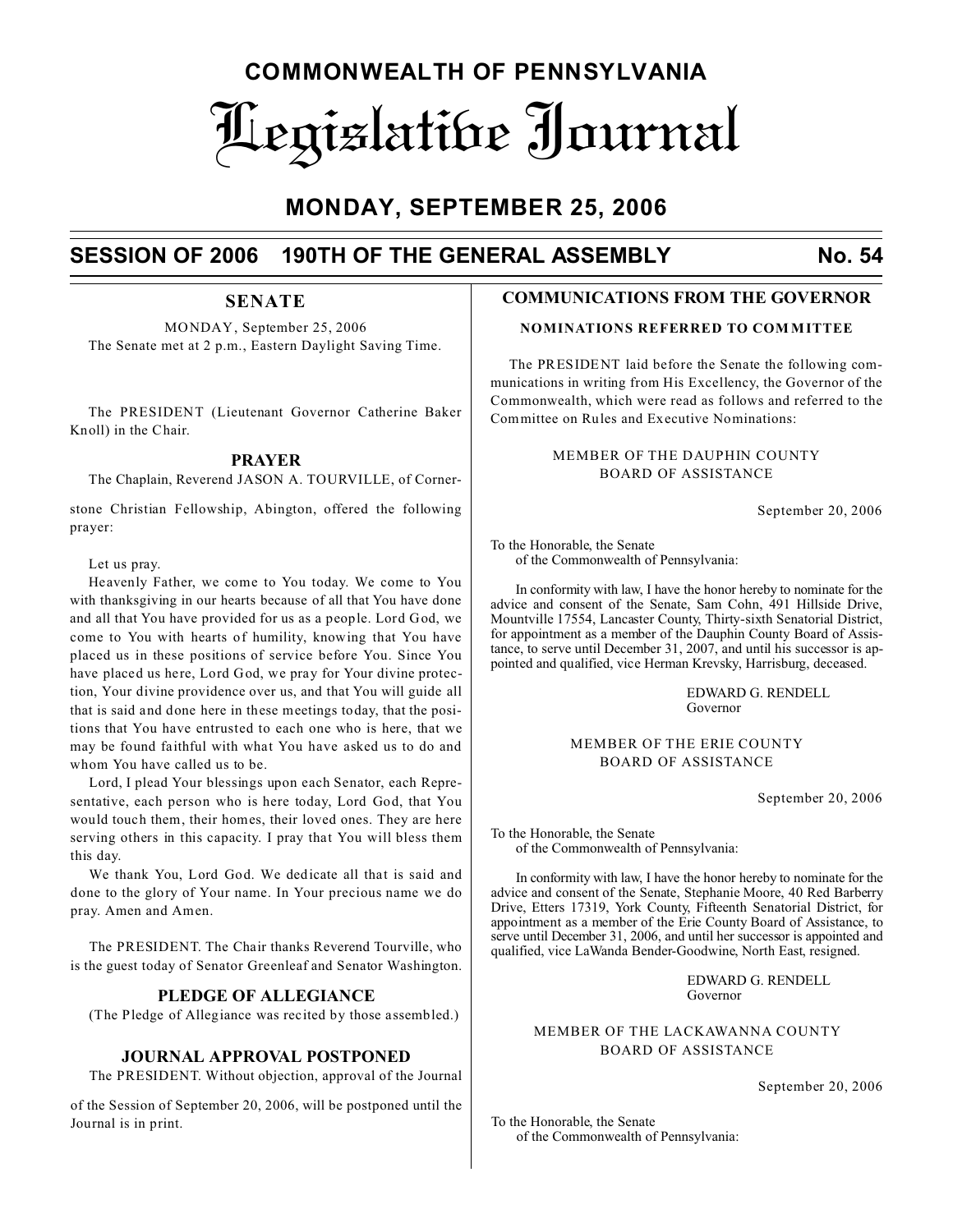## YEA-49

| Greenleaf | Piccola        | Vance                |
|-----------|----------------|----------------------|
| Hughes    | Pileggi        | Washington           |
| Jubelirer | Pippy          | Waugh                |
| Kasunic   | Punt           | Wenger               |
| Kitchen   | Rafferty       | White, Donald        |
| LaValle   | Regola         | White, Mary Jo       |
| Lemmond   | Rhoades        | Williams, Anthony H. |
| Logan     | <b>Robbins</b> | Williams, Constance  |
| Madigan   | Scarnati       | Wonderling           |
| Mellow    | Stack          | Wozniak              |
| Musto     | <b>Stout</b>   |                      |
| O'Pake    | Tartaglione    |                      |
| Orie      | Tomlinson      |                      |
|           |                |                      |

NAY-0

A constitutional majority of all the Senators having voted "aye," the question was determined in the affirmative.

Ordered, That the Secretary of the Senate present the same to the House of Representatives for concurrence.

### **RECESS**

The PRESIDENT. The Chair recognizes the gentleman from

Lebanon, Senator Brightbill.

Senator BRIGHTBILL. Madam President, at this time I ask for a Republican caucus, which will begin immediately. I expect it to last approximately an hour.

The PRESIDENT. The Chair recognizes the gentleman from Berks, Senator O'Pake.

Senator O'PAKE. Madam President, I ask all Democratic Senators to report to our caucus room immediately.

The PRESIDENT. For purposes of Democratic and Republican caucuses, without objection, the Senate stands in recess.

## **AFTER RECESS**

The PRESIDENT. The time of recess having expired, the

Senate will come to order.

## **LEGISLATIVE LEAVES CANCELLED**

The PRESIDENT. The Chair recognizes the gentleman from

Lebanon, Senator Brightbill.

Senator BRIGHTBILL. Madam President, I request that the temporary Capitol leaves of Senator Greenleaf and Senator Mary Jo White be cancelled.

The PRESIDENT. Without objection, the leaves will be cancelled.

## **LEGISLATIVE LEAVE**

The PRESIDENT. The Chair recognizes the gentleman from

Lebanon, Senator Brightbill.

Senator BRIGHTBILL. Madam President, I ask for a temporary Capitol leave for Senator Punt.

The PRESIDENT. Senator Brightbill requests a temporary Capitol leave for Senator Punt. Without objection, the leave will be granted.

## **CALENDAR**

## **THIRD CONSIDERATION CALENDAR**

## BILL REREPORTED FROM COMMITTEE AS AMENDED ON THIRD CONSIDERATION AND FINAL PASSAGE

**SB 1209 (Pr. No. 2047)** -- The Senate proceeded to consideration of the bill, entitled:

An Act providing for the Healthy Farms and Healthy Schools Program.

Considered the third time and agreed to,

And the amendments made thereto having been printed as required by the Constitution,

On the question, Shall the bill pass finally?

The yeas and nays were taken agreeably to the provisions of the Constitution and were as follows, viz:

#### YEA-49

| Armstrong     | Greenleaf | Piccola     | Vance                |
|---------------|-----------|-------------|----------------------|
| Boscola       | Hughes    | Pileggi     | Washington           |
| Brightbill    | Jubelirer | Pippy       | Waugh                |
| <b>Browne</b> | Kasunic   | Punt        | Wenger               |
| Conti         | Kitchen   | Rafferty    | White, Donald        |
| Corman        | LaValle   | Regola      | White, Mary Jo       |
| Costa         | Lemmond   | Rhoades     | Williams, Anthony H. |
| Dinniman      | Logan     | Robbins     | Williams, Constance  |
| Earll         | Madigan   | Scarnati    | Wonderling           |
| Erickson      | Mellow    | Stack       | Wozniak              |
| Ferlo         | Musto     | Stout       |                      |
| Fontana       | O'Pake    | Tartaglione |                      |
| Gordner       | Orie      | Tomlinson   |                      |

## NAY-0

A constitutional majority of all the Senators having voted "aye," the question was determined in the affirmative.

Ordered, That the Secretary of the Senate present said bill to the House of Representatives for concurrence.

#### **LEGISLATIVE LEAVE CANCELLED**

The PRESIDENT. The Chair recognizes the gentleman from

Allegheny, Senator Costa.

Senator COSTA. Madam President, Senator Kasunic has returned to the floor, and I ask that his temporary Capitol leave be cancelled.

The PRESIDENT. Senator Kasunic has returned, and his temporary Capitol leave will be cancelled.

## **PERMISSION TO ADDRESS**

The PRESIDENT. The Chair recognizes the gentleman from

York, Senator Waugh.

Senator WAUGH. Madam President, now that the vote has been taken, I rise as prime sponsor of the bill that we just voted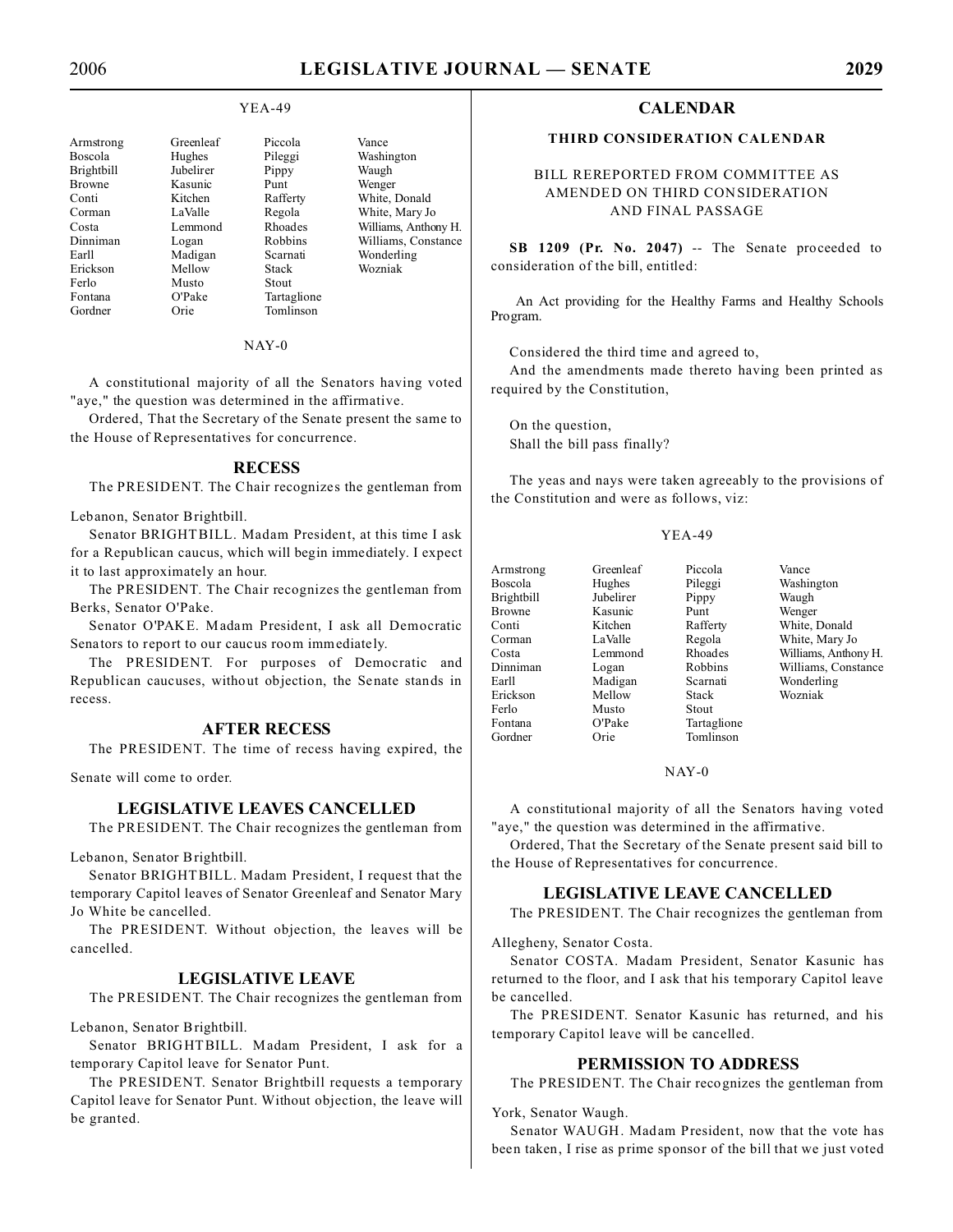## **COMMONWEALTH OF PENNSYLVANIA**

## **LEGISLATIVE JOURNAL**

## **MONDAY, NOVEMBER 20, 2006**

## **SESSION OF 2006 190TH OF THE GENERAL ASSEMBLY No. 68**

## **HOUSE OF REPRESENTATIVES**

The House convened at 1:15 p.m., e.s.t.

## **THE SPEAKER (JOHN M. PERZEL) PRESIDING**

## **PRAYER**

RABBI SOLOMON ISAACSON, Guest Chaplain of the House of Representatives, offered the following prayer:

Good afternoon, ladies and gentlemen.

We are dealing now with the time of hospitality and being very cordial and friendly before the holidays, with the holiday spirit. They tell a story of a gentleman who arrived in the city of New York and did not know his way around, and he met this total stranger on the street, and the stranger was as nice as could be; showed him, advised him, told him where to go, what to do, how much to buy, and how to save, and as he was speaking, his coat flew open and the gentleman could not help but see that inside his jacket was an emblem that said church of Satan. And the gentleman keeps helping him, is very nice, very friendly, very cordial, and he could not hold himself back, and he finally approached the gentleman, and he said to him, I hope you do not mind, but I could not help but notice you belong to the church of Satan. He says, yes, I do. He says, you know, you have been so nice. Normally people from the church of Satan are not so nice. They are very arrogant, very disrespectful; the least of all, they are not helpful at all. He says, yeah, but I am not that religious.

I thought it was funny when I heard it, I am just saying. You know, it is a religious joke, you know.

(Prayer in Hebrew.)

May He who blessed our forefathers, Abraham, Isaac, and Jacob, may He bless the fighters of the United States of America – the Army, the Navy, the Marines, and the Air Force – who stand guard over our land and the cities of our God, wherever they may be. May Hashem, the Almighty, cause the enemies who rise up against us to be struck down before them. May the Holy One, blessed be He, preserve and rescue our fighting men from every trouble and distress and from every plague and illness, and may He send blessing and success in their every endeavor. May He lead our enemies under their sway; may He adorn them with the crown of salvation and with the diadem of triumph; and may there be fulfilled for them the verse, for it is Hashem, our God, who goes with you to battle your enemies for you to save you, and let us say amen.

(Prayer in Hebrew.)

May He who grants salvation to kings and dominion to rulers, whose kingdom is a kingdom spanning all eternities; who releases David, His servant, from the evil sword; who places a road in the sea and a path in the mighty waters, may He bless, safeguard, preserve, help, exalt, make great, extol, and raise high our beloved President, Vice President, Governor, Speaker of the House, and all the other officials in this room with us and all those that serve these officials in this room.

May the King of kings, who reigns over kings, in His mercy, may He sustain them and protect them from every trouble, woe, and injury; may He rescue them; may He gather peoples under their sway and cause their enemies to fall before them. Wherever they turn, may they succeed.

The King who reigns over kings, in His mercy, may He put into their heart and into the heart of all their counselors and officials compassion to do good with us and all the people of our great Commonwealth of Pennsylvania.

In their days and in ours, may the Redeemer come quickly, so may it be His will. Now let us say amen.

Thank you and God bless.

## **STATEMENT BY RABBI ISAACSON**

RABBI ISAACSON. I want to just take the opportunity, since you are not in session in December, because I guess all of you are taking off because of Hanukkah, to wish all of you a happy Hanukkah and a happy merry Christmas to all of you. May God watch over you and may He grant you, and as you approach the new year – I know about us –and the holiday of Rosh Hashanah, our new year, we look back and try to make new commitments to God to better ourselves.

I hope that God will answer all of your prayers and that may the new year, coming year, 2007, bring all of you much health, happiness, joy, and success, and may you all only know from good times, and if you need any help, do not forget to call the Rabbi.

Thank you.

## **PLEDGE OF ALLEGIANCE**

(The Pledge of Allegiance was recited by members and visitors.)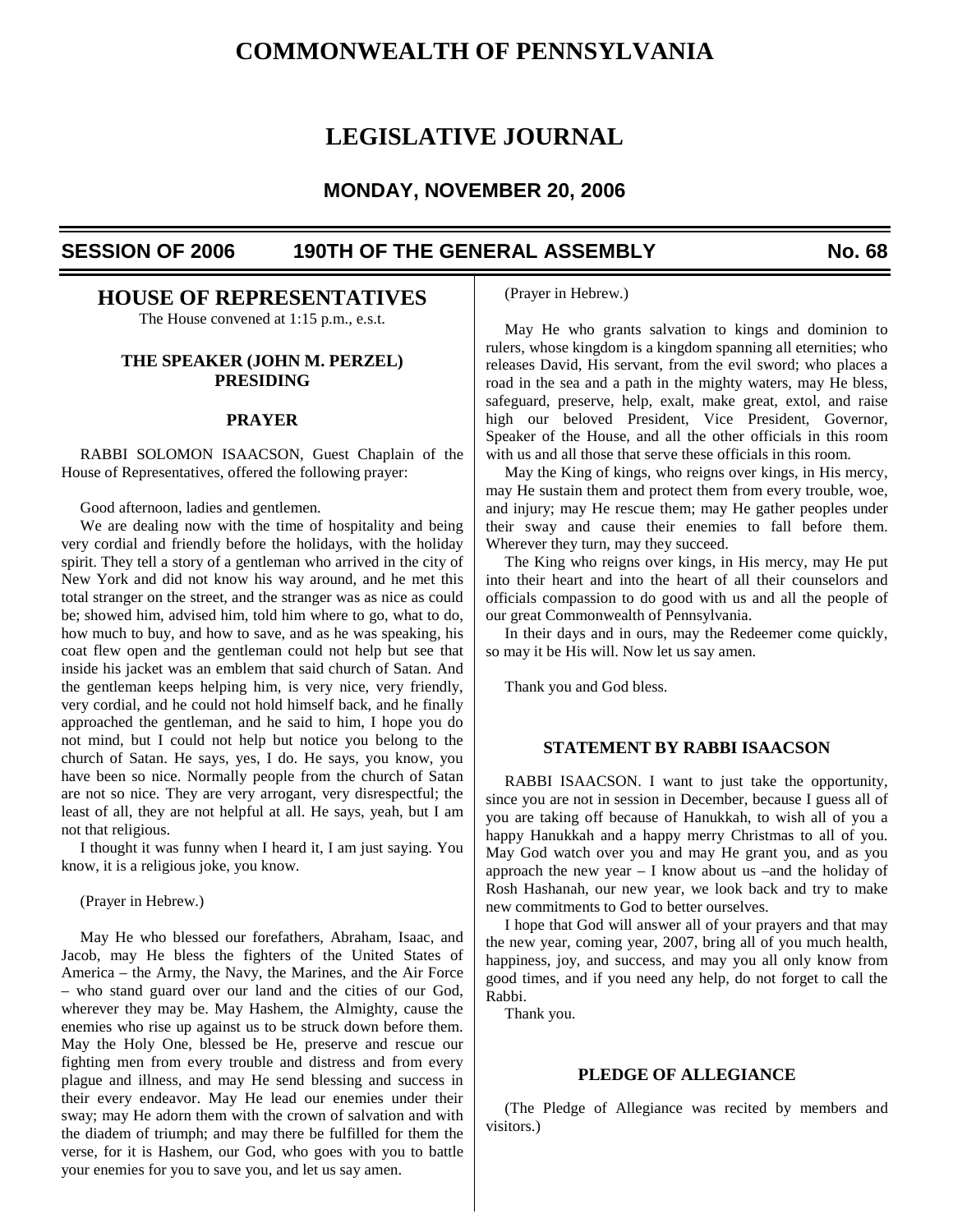If I could have the members' attention, I would like to offer HR 922, which is a condolence resolution, and as many of you know and have experienced, you have had to take this mike, and I think we have all determined, those of us that have had to do this, that one of our hardest tasks is to put into words reflections upon the life of one of our constituents who has died while defending our nation. No matter how many times I have done this, and this is now my fourth time this session, it is still difficult for me to say goodbye to a soldier that has given his life to this great country.

Although his family is not here with us today, I want to thank Sfc. Daniel Brozovich for serving the United States of America in the Armed Forces. I want to thank Sergeant Brozovich for serving first in the Marines and later in the Pennsylvania National Guard, and I want to thank Sergeant Brozovich for deploying three times with the Pennsylvania National Guard—

The SPEAKER. One second, Mr. Wilt.

Would the conferences on the side aisles please break up. Mr. Wilt.

Mr. WILT. Thank you, Mr. Speaker.

I want to thank Sergeant Brozovich for deploying three times with the Pennsylvania National Guard – once to Belgium and twice to Iraq – and most of all, I want to thank him for his ultimate sacrifice on October 18, 2006, when a roadside bomb detonated when his patrol went by, killing him and wounding three fellow Pennsylvanians – Spc. Ryan Griffin of Pittsburgh, Spc. Robert Kaminski of Allison Park, and Pvt. Joshua Humberger of Grapeville.

I want to commend Sergeant Brozovich for his example of his life of service. One of the few solaces is knowing that Sergeant Brozovich died for our nation, protecting the freedoms of everyone in this chamber today. He died believing in the ideals of this great nation, believing in his mission, and making a difference in the world. He has left behind a loving wife, Mary, and two children, Ryan and Carrie. While we cannot possibly ease their pain, we can honor and remember Mary's husband and Ryan and Carrie's father by unanimously passing HR 922.

Thank you very much, Mr. Speaker. The SPEAKER. The Chair thanks the gentleman.

On the question recurring, Will the House adopt the resolution?

The following roll call was recorded:

## YEAS–191

| Allen            | Flaherty  | Maitland   | Ross      |
|------------------|-----------|------------|-----------|
| Argall           | Fleagle   | Major      | Rubley    |
| <b>Baker</b>     | Flick     | Manderino  | Sabatina  |
| Baldwin          | Forcier   | Mann       | Sainato   |
| Barrar           | Frankel   | Markosek   | Samuelson |
| <b>Bastian</b>   | Freeman   | Marsico    | Santoni   |
| Bebko-Jones      | Gabig     | McCall     | Sather    |
| Belardi          | Gannon    | McGeehan   | Saylor    |
| <b>Belfanti</b>  | Geist     | McGill     | Scavello  |
| Benninghoff      | George    | McIlhattan | Schroder  |
| Beyer            | Gerber    | McIlhinney | Semmel    |
| <b>Biancucci</b> | Gergely   | McNaughton | Shaner    |
| Birmelin         | Gillespie | Melio      | Shapiro   |
| <b>Bishop</b>    | Gingrich  | Metcalfe   | Siptroth  |
| Blackwell        | Godshall  | Micozzie   | Smith, B. |

| Blaum          | Good           | Millard    | Smith, S.      |
|----------------|----------------|------------|----------------|
| Boyd           | Goodman        | Miller, R. | Solobay        |
| <b>Bunt</b>    | Grell          | Miller. S. | Sonney         |
| <b>Buxton</b>  | Grucela        | Mundy      | Stairs         |
| Caltagirone    | Gruitza        | Mustio     | Steil          |
| Cappelli       | Haluska        | Myers      | Stern          |
| Casorio        | Hanna          | Nailor     | Stevenson, R.  |
| Causer         | Harhai         | Nickol     | Stevenson, T.  |
| Cawley         | Harhart        | $O'$ Brien | Sturla         |
| Civera         | Harper         | $O'$ Neill | Surra          |
| Clymer         | Harris         | Oliver     | Tangretti      |
| Cohen          | Hasay          | Pallone    | Taylor, J.     |
| Cornell        | Hennessey      | Parker     | <b>Thomas</b>  |
| Corrigan       | Herman         | Payne      | Tigue          |
| Costa          | <b>Hess</b>    | Petrarca   | True           |
| Crahalla       | Hickernell     | Petri      | Turzai         |
| Creighton      | Hutchinson     | Petrone    | Veon           |
| Curry          | James          | Phillips   | Vitali         |
| Daley          | Josephs        | Pickett    | Walko          |
| Dally          | Kauffman       | Pistella   | <b>Wansacz</b> |
| DeLuca         | Keller, M.     | Preston    | Waters         |
| Denlinger      | Keller, W.     | Pyle       | Watson         |
| Dermody        | Kenney         | Quigley    | Wheatley       |
| <b>DeWeese</b> | Killion        | Ramaley    | Williams       |
| DiGirolamo     | Kirkland       | Rapp       | Wilt           |
| Diven          | Kotik          | Raymond    | Wojnaroski     |
| Eachus         | Leach          | Readshaw   | Wright         |
| Ellis          | <b>Lederer</b> | Reed       | Yewcic         |
| Evans. D.      | Leh            | Reichley   | Yudichak       |
| Evans, J.      | Lescovitz      | Roberts    | Zug            |
| Fabrizio       | Levdansky      | Roebuck    |                |
| Fairchild      | Mackereth      | Rohrer     | Perzel.        |
| Feese          | Maher          | Rooney     | Speaker        |
| Fichter        |                |            |                |

#### NAYS–0

#### NOT VOTING–1

Ruffing

#### EXCUSED–10

| Adolph    | Donatucci | Rieger         | Taylor, E.Z. |
|-----------|-----------|----------------|--------------|
| Armstrong | Hershey   | <b>Staback</b> | Youngblood   |
| Cruz      | LaGrotta  |                |              |

The majority having voted in the affirmative, the question was determined in the affirmative and the resolution was adopted.

## **CALENDAR CONTINUED**

## **CONSIDERATION OF SB 1209 CONTINUED**

The SPEAKER. The Chair returns to page 1 of today's House calendar, SB 1209, PN 2047.

On the question recurring, Will the House agree to the bill on third consideration?

## **MOTION TO SUSPEND RULES**

The SPEAKER. The Chair recognizes the gentleman, Mr. Nickol.

Mr. NICKOL. Mr. Speaker, I move for an immediate suspension of the rules for amendment No. 10490.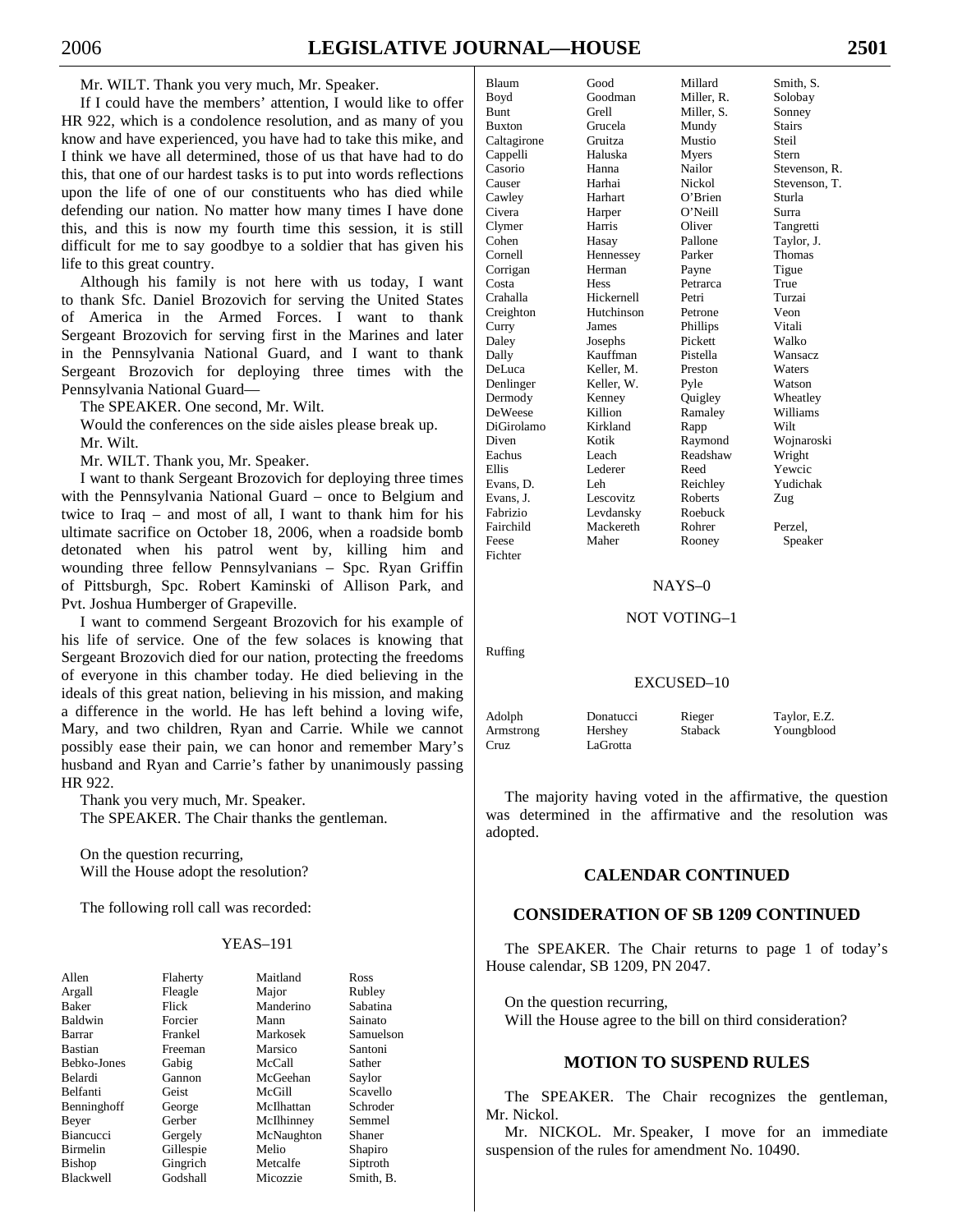On the question, Will the House agree to the motion?

The SPEAKER. On that question, the Chair recognizes the gentleman, Mr. Nickol. Just a brief explanation on the suspension of the rules.

Mr. NICKOL. Mr. Speaker, I am seeking to amend this bill, to convert it to a School Code bill, and add provisions extending the Education Empowerment Act of 2000 to include waiver of the Separations Act, a request from school districts.

The SPEAKER. Does the gentleman, Mr. DeWeese, yield to the gentleman, Mr. Cohen, on suspension? The gentleman does. The gentleman, Mr. Cohen.

Mr. COHEN. Thank you, Mr. Speaker.

Mr. Speaker, this is a very highly controversial matter to working people across the State of Pennsylvania. Democrats would urge a "no" vote on suspending the rules, a "no" vote on suspending the rules.

The SPEAKER. For the information of the gentleman, Mr. Stairs, this is only debatable by the leaders, and the leader has designated his time to the gentleman, Mr. Nickol.

Mr. STAIRS. Thank you, Mr. Speaker.

I also join the Democrats in opposing this, and I would ask you to vote to—

The SPEAKER. Mr. Stairs, Mr. Stairs, the leader designated the gentleman, Mr. Nickol.

Mr. STAIRS. Oh, I am sorry.

The SPEAKER. Only one— I think you got your point across, though, but the gentleman, Mr. Nickol, is recognized.

Mr. NICKOL. Thank you, Mr. Speaker.

I was recently contacted by a school district that I represent who has a construction project that they are looking at. They had sought a separations waiver from the Department of Education, and they were informed that due to a Commonwealth Court decision in 2003, they cannot grant a separations waiver. That actually was one of the most popular forms of waiver, request for waivers after we passed the Education Empowerment Act of 2000, and the court had ruled in 2003 that because we did not reference the Separations Act, therefore the Department of Ed could not grant those waivers.

This waiver in and of itself, whereby they would not have to separately bid every contract but could hire one prime contractor, will save that school district \$150,000 on that project. I think this is a worthwhile thing to approve and add to the Education Empowerment Act. It is a huge cost savings for school districts, and I would urge the members to approve the suspension of the rules so I can offer the amendment.

Thank you, Mr. Speaker.

The SPEAKER. The Chair thanks the gentleman.

The gentleman, Mr. Cohen.

Mr. COHEN. Mr. Speaker, as we come to the end of the legislative schedule, we have many bills facing us in a very, very short period of time. This legislation that is going to be proposed if this suspension passes is extremely complicated. It will take many hours of debate. It will have very heated discussions, very long discussions, and this will be a very deep distraction from ending this session and getting on with the important business of the day.

I strongly urge a "no" vote on suspension of the rules.

The following roll call was recorded:

## YEAS–84

Baker Geist McIlhinney Ross<br>
Baldwin Gillespie McNaughton Rubley Gillespie McNaughton Bastian Gingrich Metcalfe Sather<br>
Benninghoff Godshall Micozzie Saylor Benninghoff Godshall Micozzie Saylor Birmelin Grell Millard Scavello Boyd Harper Miller, R. Schroder Cappelli Harris Miller, S. Smith, B.<br>
Causer Hasay Nailor Steil Causer Civera Hennessey Nickol Stern Clymer Herman O'Brien Stevenson, R. Cornell Hess O'Neill Stevenson, T. Creighton Hickernell Payne Taylor, J. Denlinger Hutchinson Phillips True DiGirolamo Kauffman Pickett Turzai Diven Keller, M. Pyle Watson Ellis Leh Quigley Wilt Fairchild Mackereth Rapp Wright Feese Maher Raymond Zug Fleagle Maitland Reed Forcier Major Reichley Perzel,<br>
Gabis Marsico Rohrer Speal Gabig Marsico Rohrer Speaker Gannon McIlhattan Allen Evans, D. Lederer Sainato Argall Evans, J. Lescovitz Samuelson Barrar Fabrizio Levdansky Santoni Bebko-Jones Fichter Manderino Semmel Belardi Flaherty Mann Shaner Belfanti Flick Markosek Shapiro

## NAYS–107

Beyer Frankel McCall Siptroth Biancucci Freeman McGeehan Smith, S. Bishop George McGill Solobay Blackwell Gerber Melio Sonney Blaum Gergely Mundy Stairs Bunt Good Mustio Sturla Buxton Goodman Myers Surra Caltagirone Grucela Oliver Tangretti Casorio Gruitza Pallone Thomas Cawley Haluska Parker Tigue Cohen Hanna Petrarca Veon Corrigan Harhai Petri Vitali Costa Harhart Petrone Walko Crahalla James Pistella Wansacz Curry Josephs Preston Waters Daley Keller, W. Ramaley Wheatley Dally Kenney Readshaw Williams DeLuca Killion Roberts Wojnaroski DeWeese Kotik Rooney Yudichak

## NOT VOTING–1

Roebuck

Ruffing

## EXCUSED–10

| Adolph    | Donatucci | Rieger         | Taylor, E.Z. |
|-----------|-----------|----------------|--------------|
| Armstrong | Hershey   | <b>Staback</b> | Youngblood   |
| Cruz      | LaGrotta  |                |              |

Leach Sabatina

Less than a majority of the members required by the rules having voted in the affirmative, the question was determined in the negative and the motion was not agreed to.